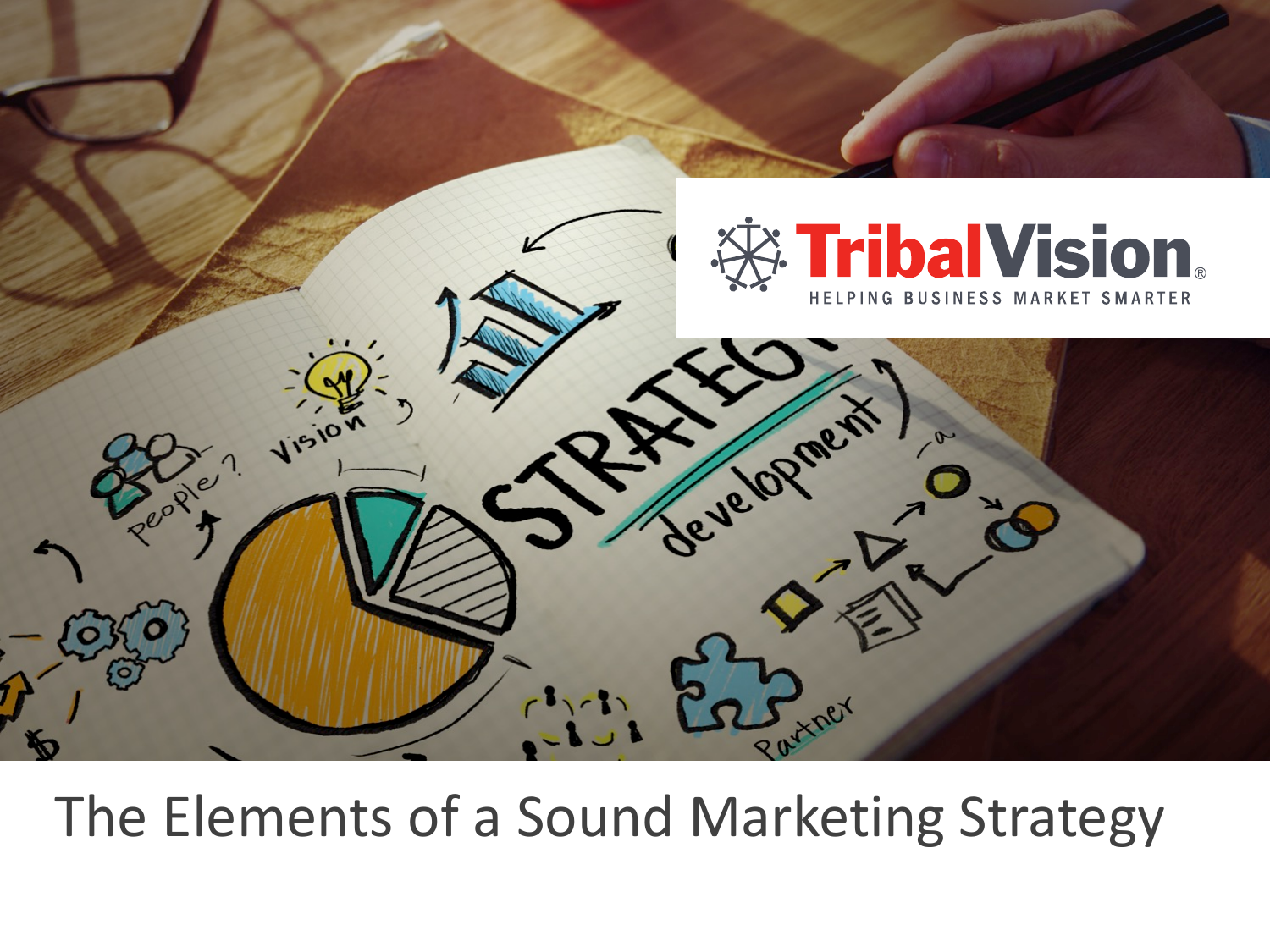# Chris Ciunci | Managing Partner - TribalVision



Chris Ciunci is the Founder and Managing Partner of TribalVision, an outsourced marketing department for hire with offices in Providence and Boston. Chris and his team develop and implement robust marketing strategies that support topline growth for well-known organizations throughout New England.

Chris holds a bachelor's degree in psychology from Swarthmore College and an MBA with a marketing concentration from the Yale School of Management. Chris was recognized by the Small Business Association (SBA) as the 2015 Rhode Island Small Business Person of the Year. Chris is also a SmartCEO Future 50 winner and a "40 Under Forty" Providence Business News recipient.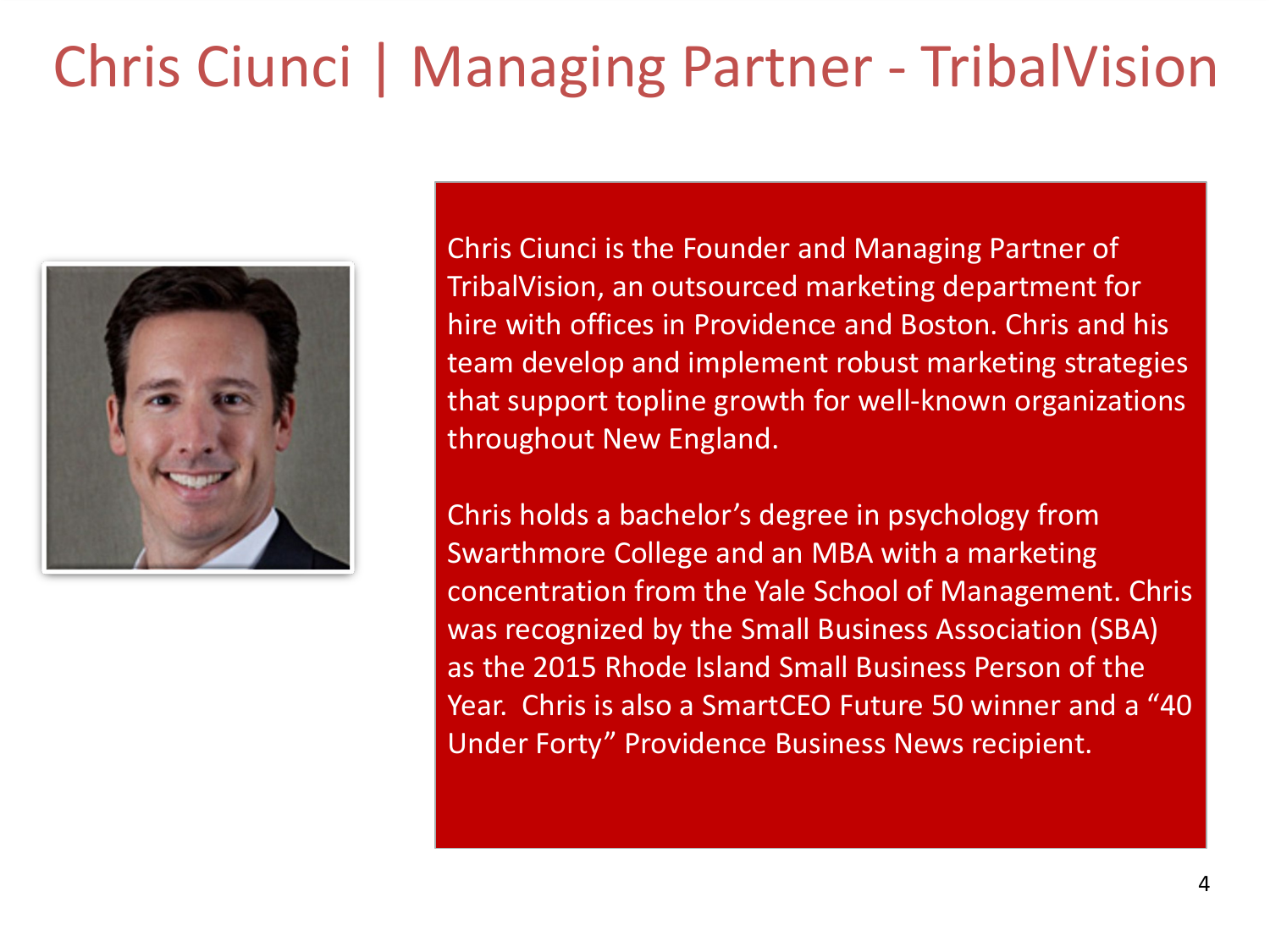### Developing a comprehensive marketing can be broken down into six steps

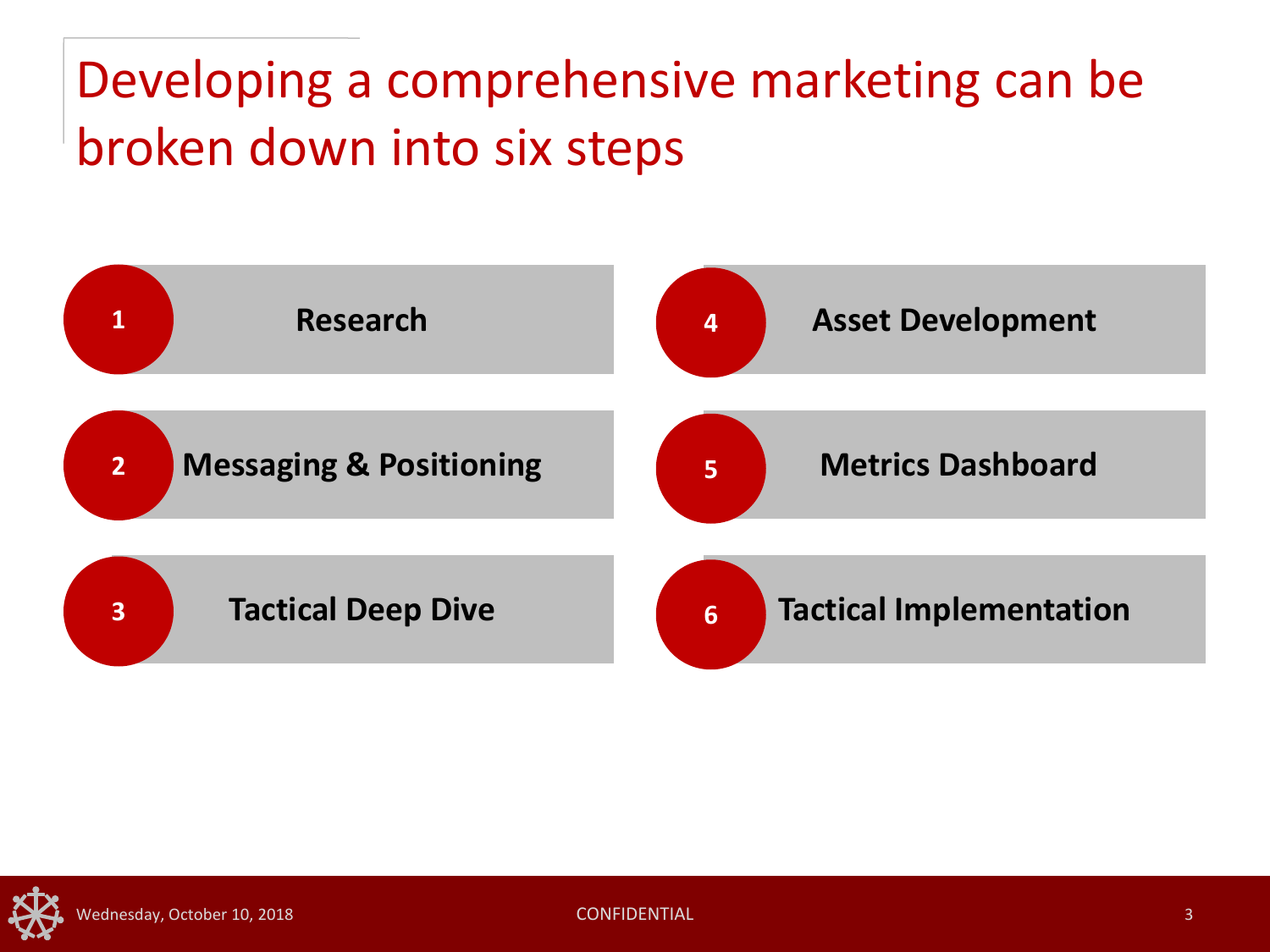# Step 1: Execute in-depth research to direct your strategy

| <b>Detailed audit and</b><br>discovery | Conduct an in-depth discovery of your business. Talk to internal employees, key<br>stakeholders, current customers and past customers. Deep dive into past and<br>current marketing campaigns, analyze your existing assets and identify your core<br>competencies. |
|----------------------------------------|---------------------------------------------------------------------------------------------------------------------------------------------------------------------------------------------------------------------------------------------------------------------|
|                                        |                                                                                                                                                                                                                                                                     |
| In-depth strategic<br>market research  | Gather and process <b>secondary data</b> from free and paid industry research<br>reports and online research to develop a clear understanding of market<br>segments, partnership opportunities and market sizing.                                                   |
|                                        |                                                                                                                                                                                                                                                                     |
| <b>Competitor</b><br>research          | Audit key players and competitors in your industry to identify opportunities and<br>threats along with key points of differentiation.                                                                                                                               |

Rigorous research enables you to have a much clearer understanding of your market positioning and the short and long-term opportunities that you find most attractive to pursue.

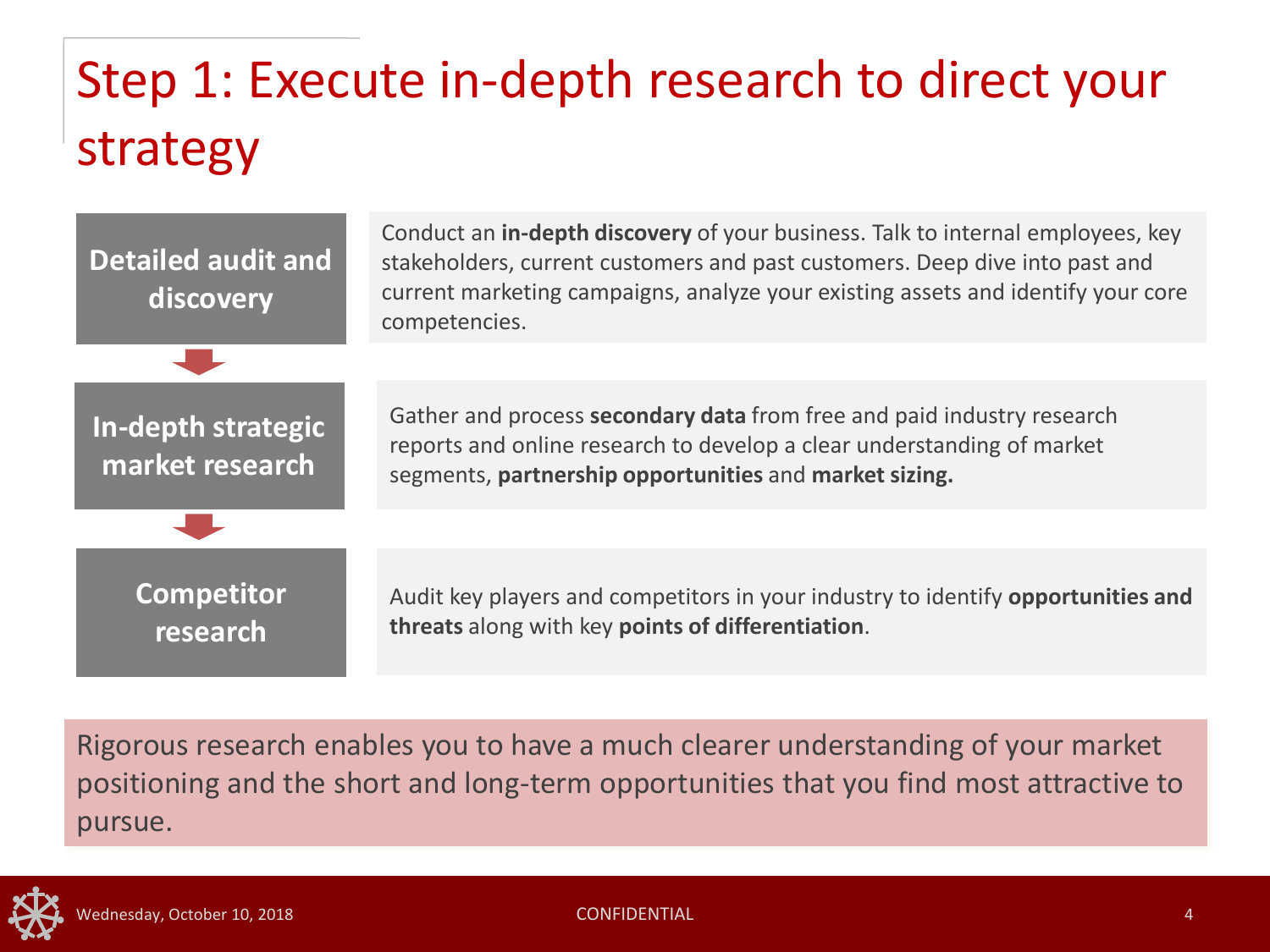Step 2: Define your messaging and positioning based on your market research by creating buyer personas



Upon the completion of research, develop buyer personas of your audience to deliver content that resonates with their unique needs and pain points

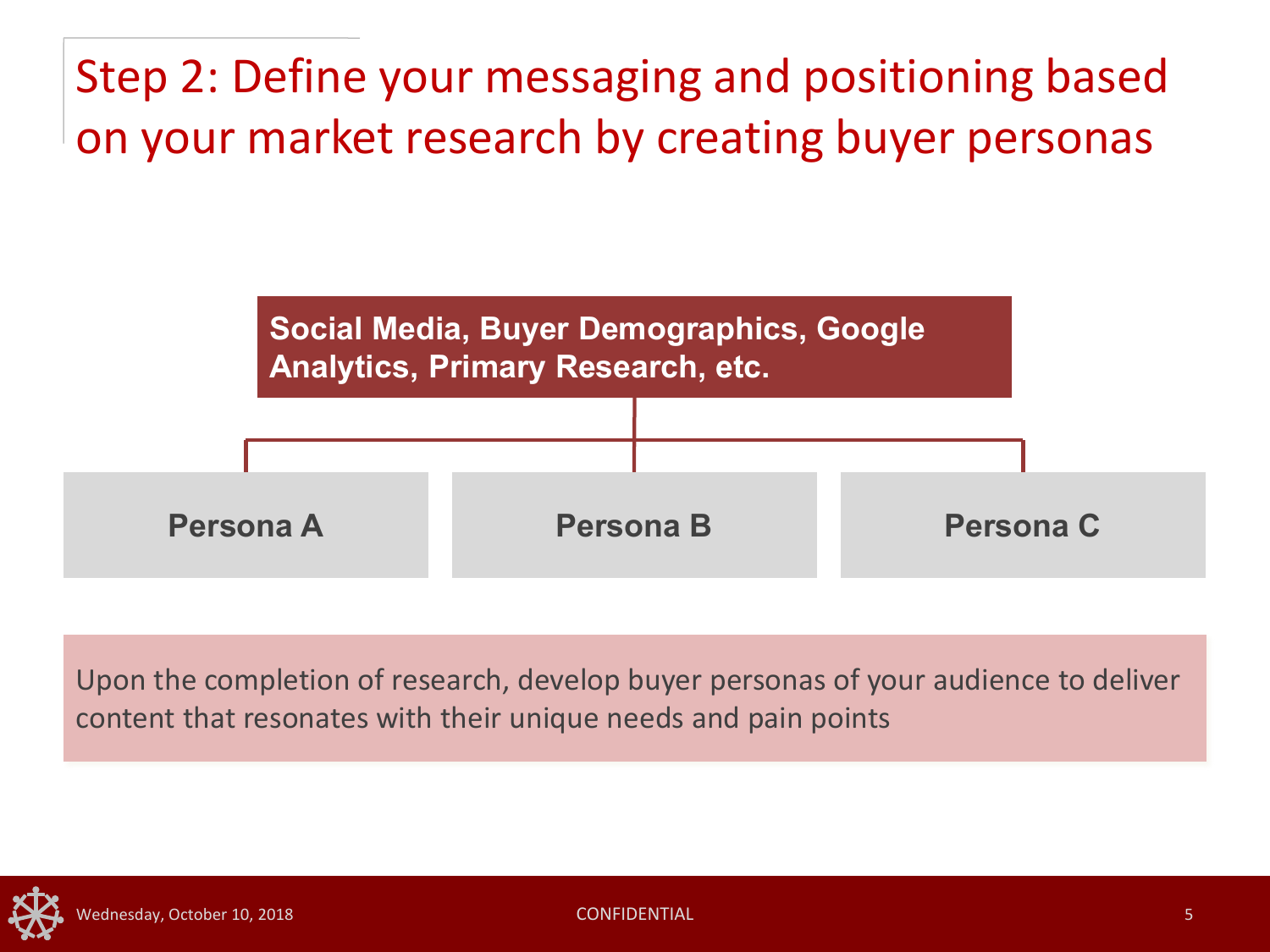### Once you've created personas, customize and personalize your message accordingly

Segmented messaging will appeal to different types of personas.



Messaging created for specific buyer personas can be featured in group-specific assets, such as brochures, landing pages, and flyers. In the era of engagement, customers expect a personalized experience.

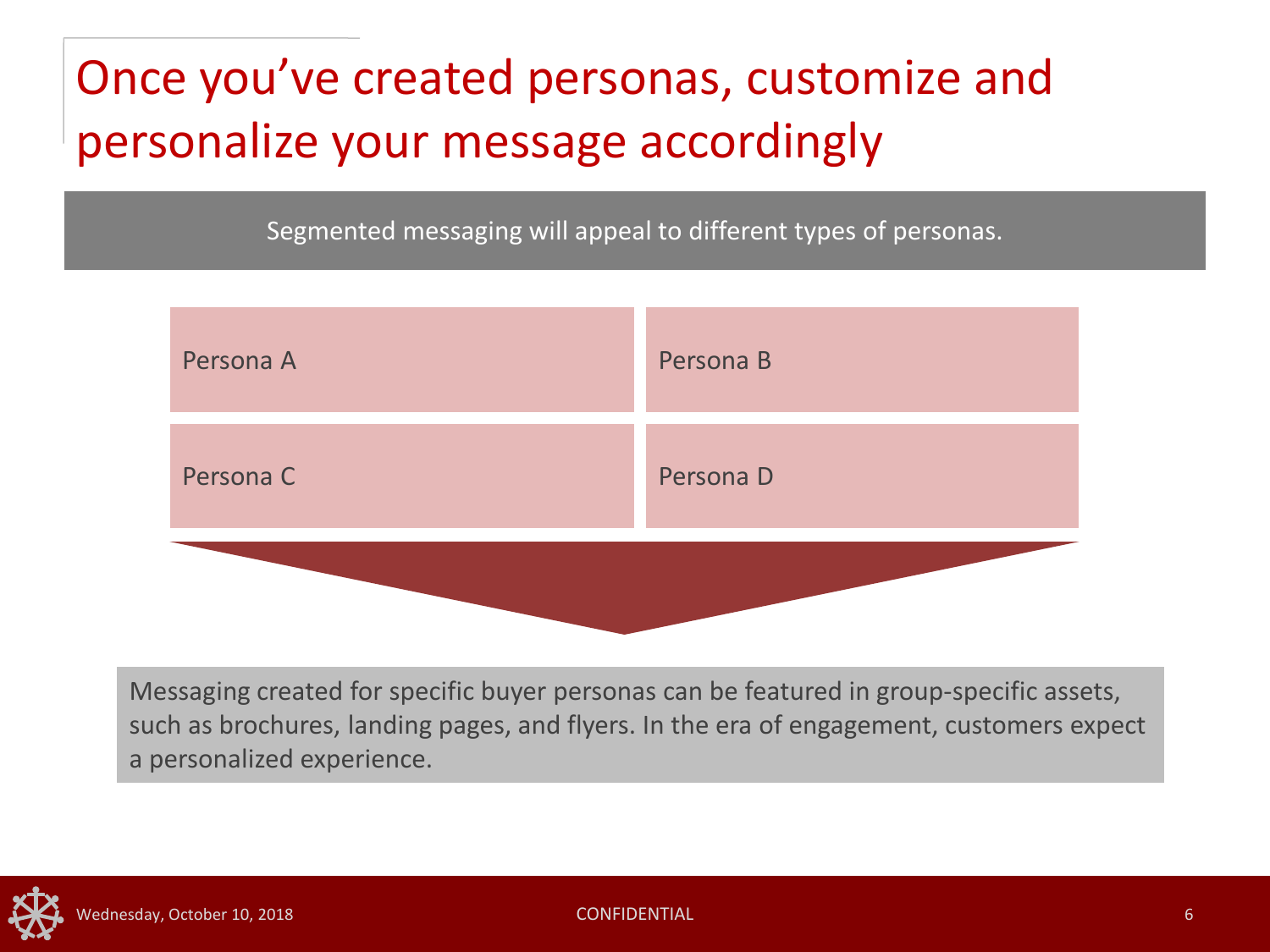### Step 3: Identify and narrow the list of marketing channels you will pursue upfront

Google Ads, SEO, Email, Social Media, Events, Direct Mail, Traditional Media, Online Display, Content Marketing

Deep dive into a comprehensive list of marketing channels you could implement.

Omni-brand vs. multibrand, online vs. offline partnerships, affiliate vs. direct

Explore strategic partnerships to achieve online and global scale.

Amazon, eBay, Alibaba

Don't forget about exploring online properties, not just tactics or partnerships

Once you've defined the message and value of your product, you will need to outline how you will communicate this using different marketing tactics, and how you will distribute your product over multiple channels.

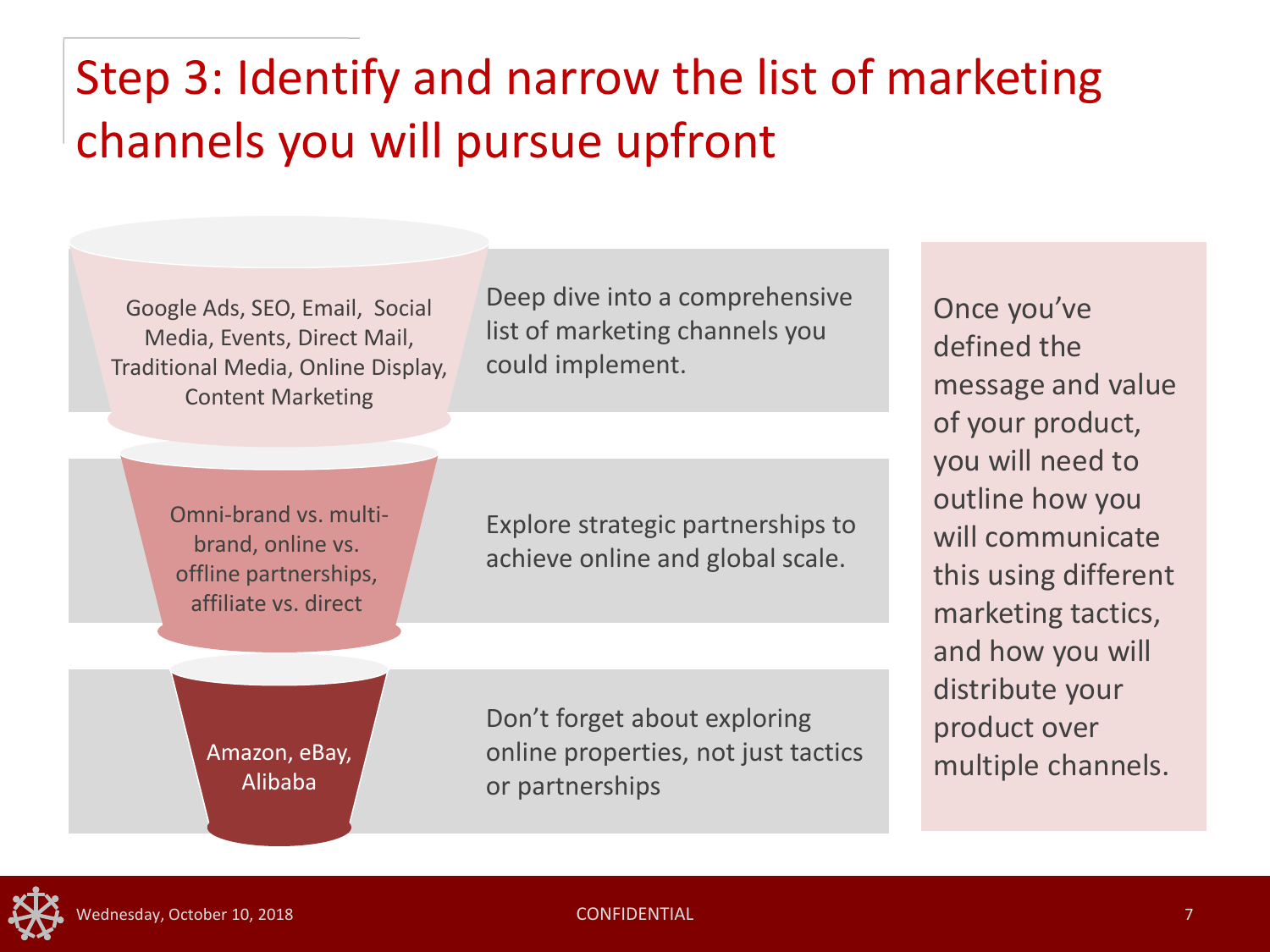## Step 4: Develop assets with your new message to support your marketing channels

| Website &<br><b>Messaging</b>            | Improving design and incorporating new messaging to transform your company's current site into a<br>dynamic platform for fresh content and a lead generation tool |
|------------------------------------------|-------------------------------------------------------------------------------------------------------------------------------------------------------------------|
| <b>Videos</b>                            | Leverage client testimonial and overview videos to strengthen relevancy and prospect conversion                                                                   |
| LinkedIn                                 | Build out LinkedIn company page with associated service offerings and company information                                                                         |
| Case studies &<br>white papers           | Build out white papers and case studies to position your company as a thought leader                                                                              |
| <b>Email Templates</b>                   | Build out custom email templates to strengthen e-newsletter credibility and any client touch point                                                                |
| Sales pitch decks                        | Design and build out modular sales deck with Company X branding and story to strengthen<br>credibility and to communicate value proposition                       |
| <b>Custom trade</b><br>show booth panels | Leverage custom booth panels to improve relevance to target audience                                                                                              |

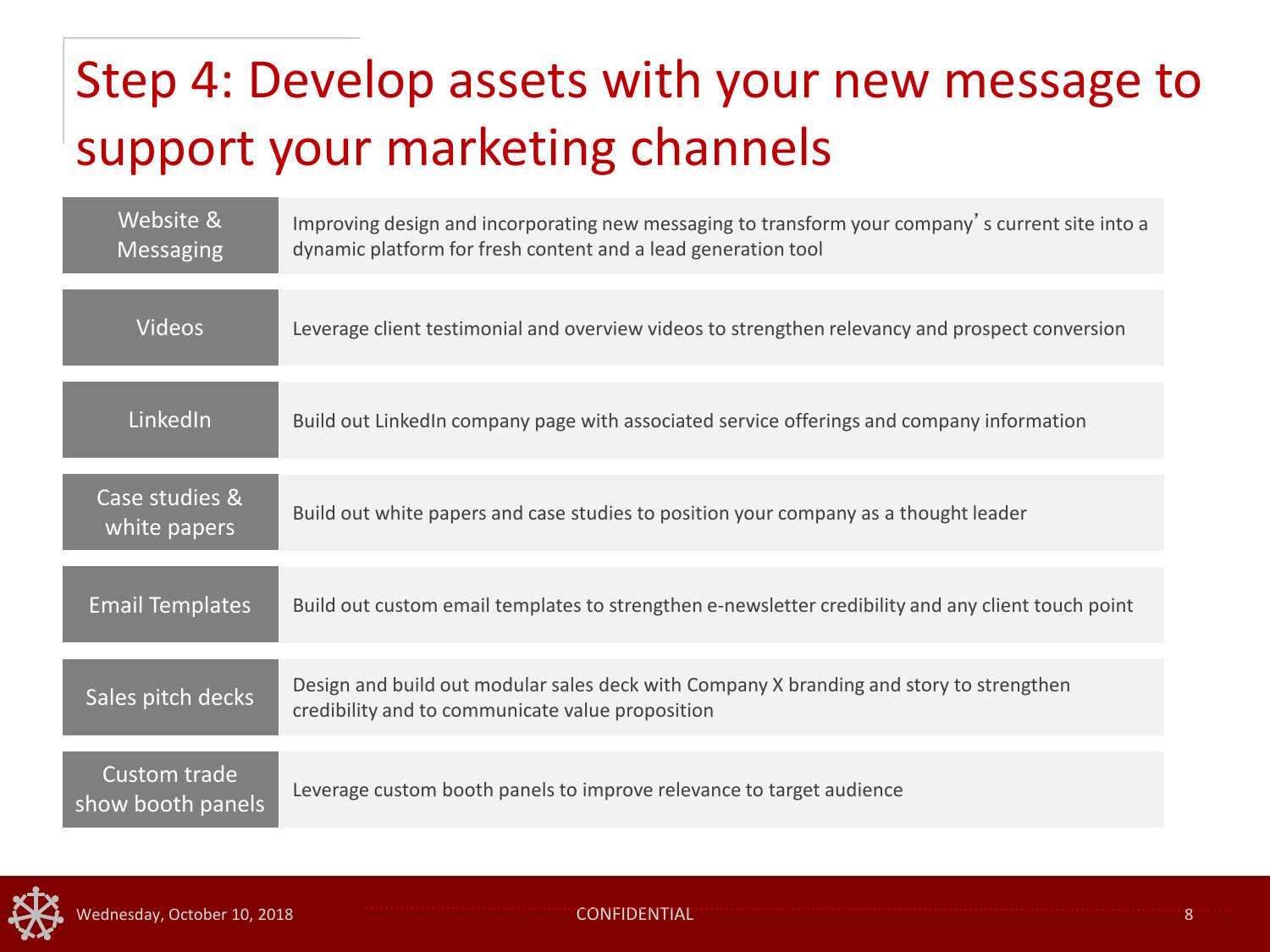# Step 5: Develop key metrics to track and measure the impact of your marketing initiatives

| <b>KPI</b>                                        | <b>Description</b>                                                                |
|---------------------------------------------------|-----------------------------------------------------------------------------------|
| # of Marketing Generated Leads                    | Total number of leads by marketing tactic                                         |
| Number of In-Person New Business<br><b>Visits</b> | Number of times a salesperson goes out to meet with new potential leads           |
| Lead Close Time                                   | Amount of time from lead sourcing to lead closing, lower measurement is<br>better |
| # of Self Generated Leads                         | Track the leads your sales team is sourcing through personal outside<br>contacts  |
| # Leads Closed                                    | Total number of new customers brought on for each month                           |
| Lead/ Closed Ratio                                | Ratio of marketing generated leads to the number of actual sales                  |

#### Without KPI's that are set ahead of time and continuously monitored, marketing campaigns will fall short.

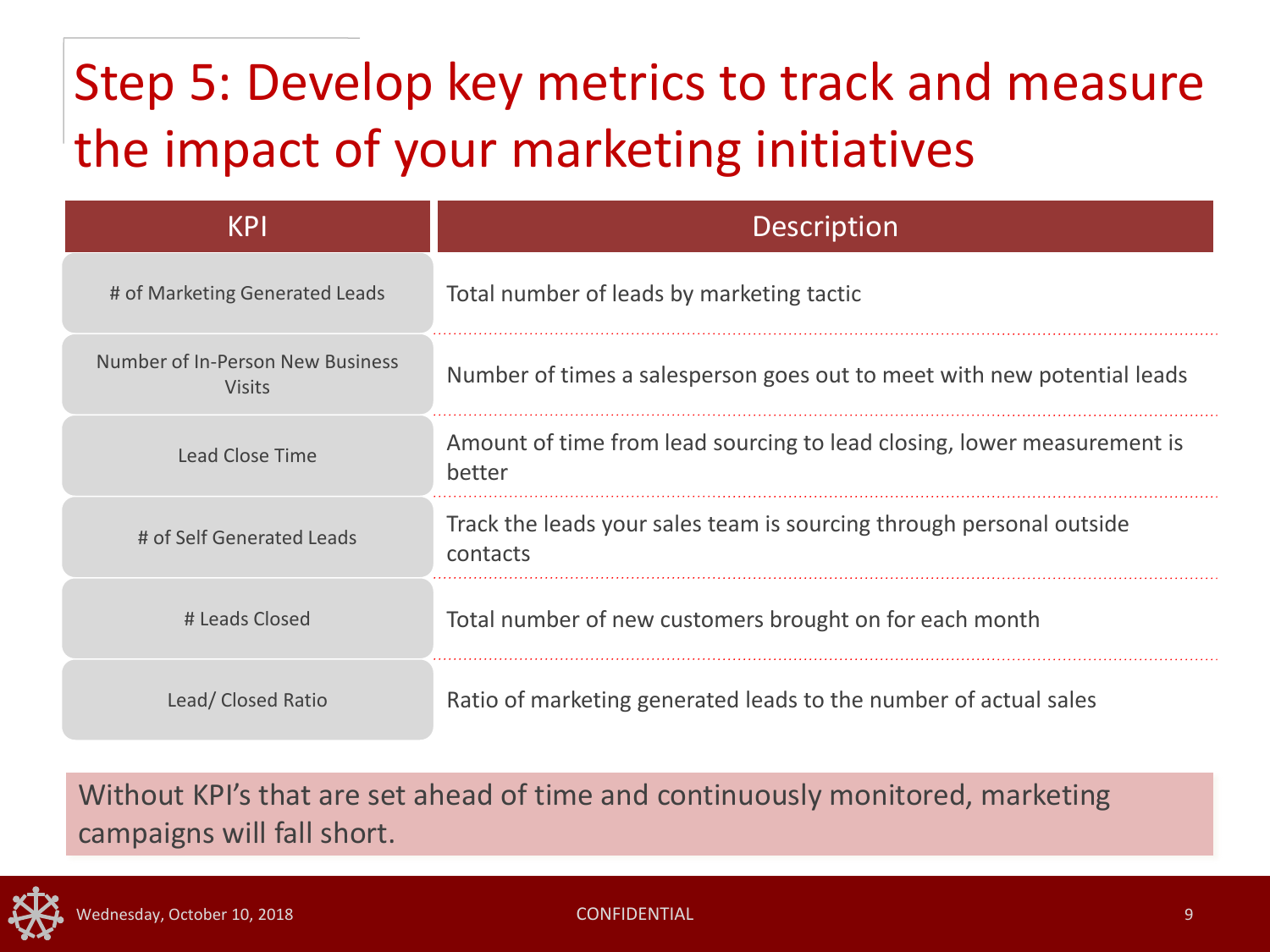### Step 6: Create a detailed implementation plan to ensure execution takes place

| <b>出</b> Save<br>Filew                                 |          |                        | <b>A</b> Task Name           | <b>RYG</b> | Assigned to  | <b>Status</b> | Priority | Aug 30<br><b>Aug 23</b><br>Sep 6<br>Sep 13<br>MTWTFSSMTWTF<br><b>MTWTFS</b><br>M<br>WIT<br>○ 日 日 |
|--------------------------------------------------------|----------|------------------------|------------------------------|------------|--------------|---------------|----------|--------------------------------------------------------------------------------------------------|
| <b>Print</b>                                           |          |                        | Planning Phase               |            |              |               |          | Planning Phase                                                                                   |
| Undo/Redo                                              |          | 8                      | Market Regts Definition      |            | Sandy        | Complete      |          | Market Regts Definition                                                                          |
| いし                                                     |          | $\theta$               | <b>Business Case</b>         |            | Sandy        | In Progress   |          | <b>Business Case</b>                                                                             |
| View<br>Gantt w                                        |          |                        | Launch Plan                  |            | Brian        | At Risk       |          | Launch Plan                                                                                      |
| Indent                                                 |          |                        | Product Marketing            |            |              |               |          | Product Marketing                                                                                |
| 12 号                                                   |          | ß                      | <b>Product Positioning</b>   |            | Teresa       | In Progress   |          | <b>Product Positioning</b>                                                                       |
| <b>Text Style</b>                                      |          | 8                      | Pricing Strategy             |            | Joe          | In Progress   |          | Pricing Strategy                                                                                 |
|                                                        |          | $\theta$               | Packaging Strategy           |            | Teresa       | At Risk       | s        | Packaging Strategy                                                                               |
| $\mathbf{g}$                                           |          |                        | Sales Tools                  |            |              |               |          |                                                                                                  |
| Arial =                                                | 山道       | Ø                      | <b>Prospect Presentation</b> |            | Teresa       | In Progress   |          | Prospect Prei                                                                                    |
| 10pt                                                   | 1110     | $B \Box$               | Demo                         |            | Teresa       | At Risk       |          | Demr                                                                                             |
| A' A                                                   | 1216     | B                      | Competitive Positioning      |            | Teresa       | At Risk       | ÷        |                                                                                                  |
|                                                        | 31.16    |                        | Product Release              |            |              |               |          |                                                                                                  |
| $\begin{array}{c}\n\text{Algn} \\ \hline\n\end{array}$ | $2 - 12$ |                        | Alpha Release                |            | Brian        | In Progress   |          | Alpha Releas                                                                                     |
| Color<br>$\delta$ $\Lambda$                            |          |                        | <b>Beta Release</b>          |            | Brian        | In Progress   |          |                                                                                                  |
| Number                                                 |          | Ø                      | V1 General Availability      |            | <b>Brian</b> | At Risk       |          |                                                                                                  |
| $-7 - 7$<br>$v$ more $v$                               | 17 J N   | $\left  \cdot \right $ | m                            |            |              |               |          | $+$ $+$<br>$\mathbf{m}$                                                                          |

Without setting a detailed timeline for your growth plan, you may have grand ideas that are never implemented.